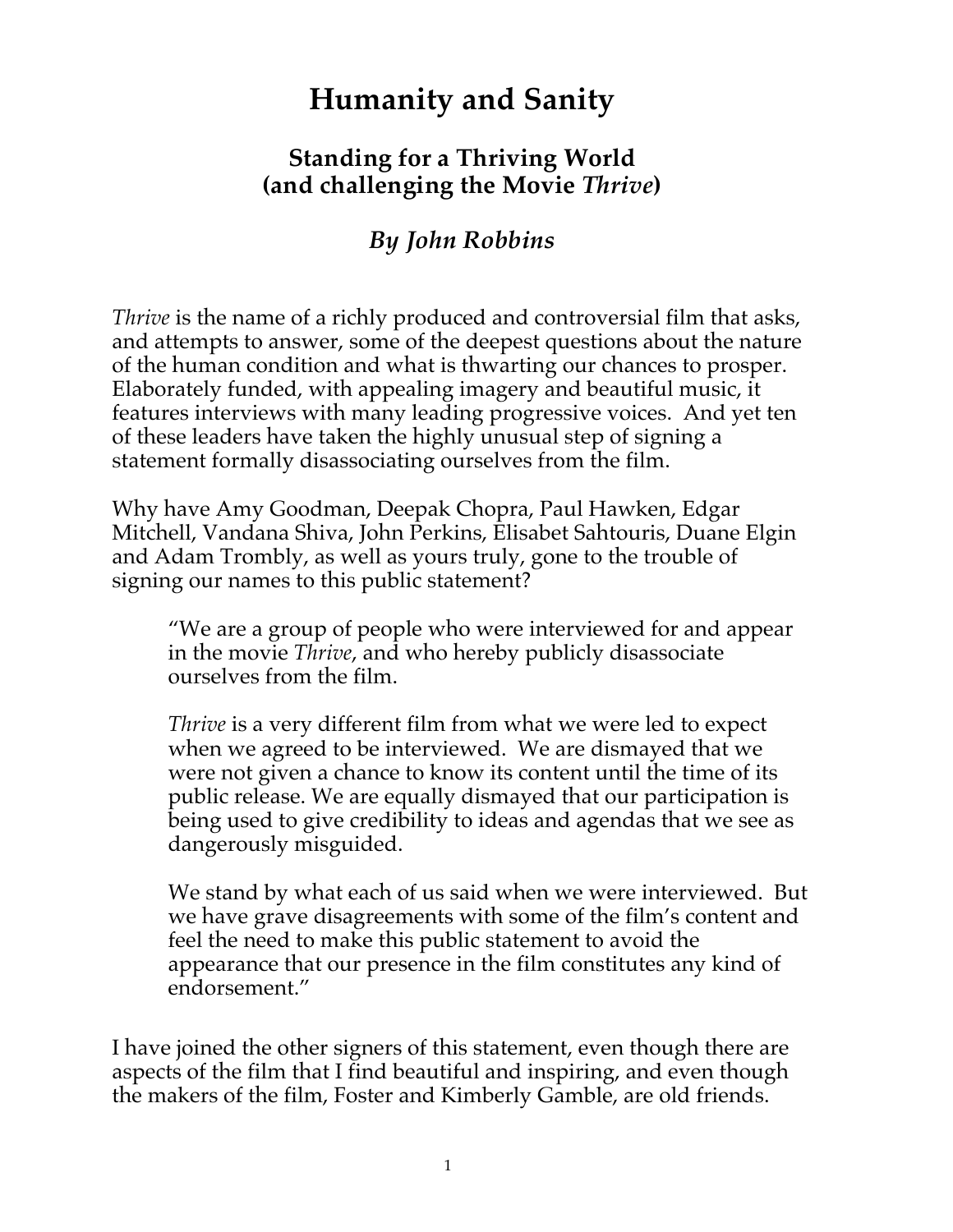In *Thrive*, the Gambles have attempted to address some of the crucial challenges of our times. I appreciate their idealism, their commitment, and their passion. And I agree with them about some things they state in the movie and on their website --- such as that the political system is depraved, the Federal Reserve has been used to consolidate economic power, fiat currency tends to produce a corrupt financial system that depends on ever increasing debt, the tax system is unfair, and enormously powerful economic interests often collude with one another to deceive and defraud the public. I stand with them as they promote the labeling of genetically engineered foods and in their desire to see our nation cease spending enormous sums on war. I appreciate that they support local and organic agriculture, their passion for credit unions and local banking, and their opposition to governmental invasion of privacy. They recommend many action steps that I support.

But I do not agree with some of the core conclusions they draw. Nor do the other signers of the statement of disassociation from *Thrive*. Duane Elgin, one of the signers, says: *"Thrive* is idealistic, naive, narrow, shallow, and focuses attention away from more productive areas of engagement."

At the very heart of the *Thrive* message is what it calls the Global Domination Agenda. This is the idea, as presented on the *Thrive* website in the words of former Congressman Larry McDonald:

"The drive of the Rockefellers and their allies is to create a oneworld government... all under their control… Do I mean conspiracy? Yes I do. I am convinced there is such a plot, international in scope, generations old in planning, and incredibly evil in intent."

Foster Gamble explains*:*

"A small group of families are actually controlling virtually every sector of human endeavor… Their agenda… (is) to take over the lives of all people across the entire planet… to collapse the economies throughout the European Union… to devalue the dollar to almost zero... and to create a one-world government, with them in charge."

The *Thrive* movie and website also state that a small group of 300 or so people are developing and experimenting with plans to dramatically reduce the world's human population, possibly to about 500 million people, to make us "easier to manage."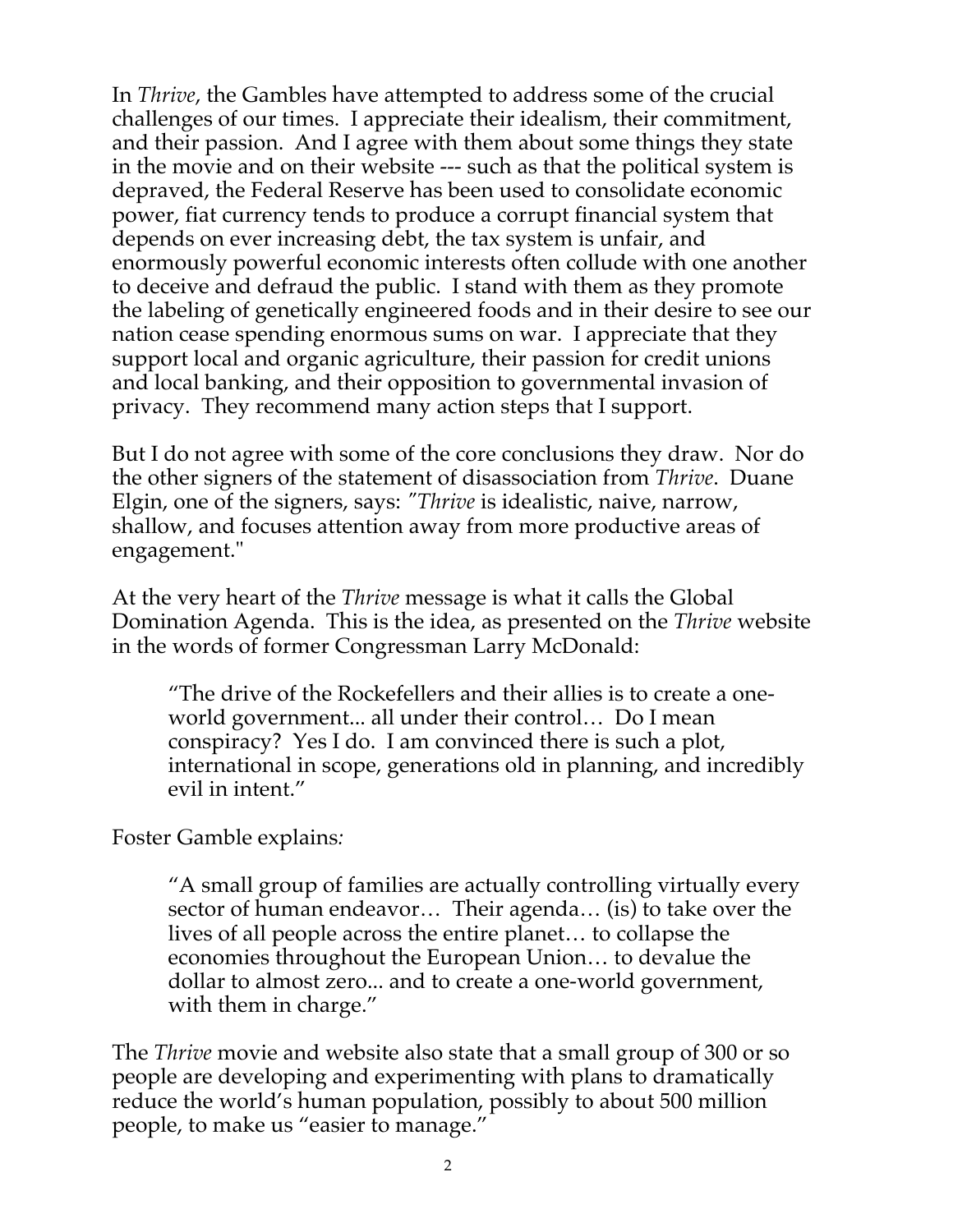### Could this be true?

There is no doubt that staggering wealth and power is today concentrated in the hands of a tiny minority of humanity. The combined net worth of the world's richest thousand or so people -- the planet's billionaires -- is almost twice that of the poorest 2.5 billion. I believe this disparity to be nothing less than an indictment of our civilization.

It is also certain that networks exist among the most powerful that enable a remarkably few people to shape the world's economy, to determine what is known and what is not, which views are accepted and which are not, and what priorities and policies will prevail. More than most of us realize, they decide whether we will live in war or peace and how our treasure will be spent. And they have proven to be eminently successful at enriching themselves, often at the expense of the common good. Exposing the global power elite is tremendously important work. And this, *Thrive* purports to do.

But the *Thrive* movie and website are filled with dark and unsubstantiated assertions about secret and profoundly malevolent conspiracies that distract us from the real work at hand. The conspiracy theories at the heart of *Thrive* are based on an ultimate division between "us" and "them." "We" are many and well-meaning but victimized. "They," on the other hand, are a tiny, greedy and inconceivably powerful few who are masterfully organized, who are purposefully causing massive disasters in order to cull the population, and who are deliberately destroying the world economy in order to achieve total world domination.

This way of thinking has an allure, for it distracts and absolves us from the troubling truth that the real source of the problem is in all of us, and in the economic systems we have collectively produced. If the ills of the world are the deliberate intentions of malevolent beings, then we don't have to take responsibility for our problems because they are being done to us. Thinking this way may provide the momentary comfort of feeling exonerated, but it is ultimately disempowering, because it undermines our desire to be accountable for the way our own thoughts and actions help to create the environmental degradation and vast social inequity of the world in which we live. As Aleksandr Solzhenitsyn wrote, "The line separating good and evil passes not through states, nor between classes, nor between political parties either, but right through every human heart."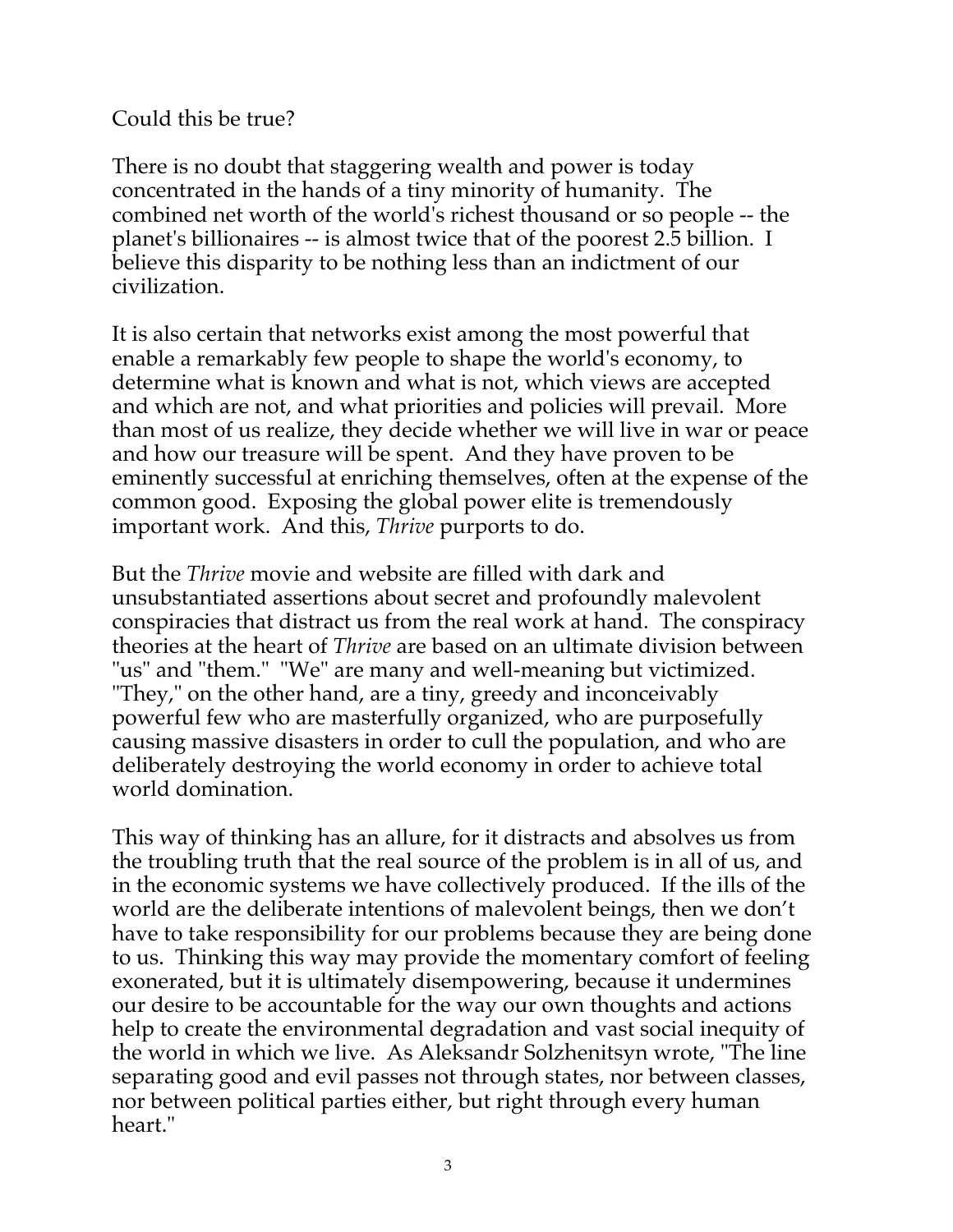The *Thrive* film does not mention, or in some cases only hints at, many of the more extreme ideas that are prominent on the *Thrive* website, and which inform the *Thrive* worldview. The movie has lavish production values, and presents interviews with many leaders in the consciousness movement, all of which lend a beguiling aura of credibility. Foster Gamble himself comes across as soft, warm, and inquiring. Those who have only seen the film may not recognize the agenda and belief system that actually underlie *Thrive*.

For example, Foster Gamble has said that the Japanese earthquake that caused the tsunami that wreaked havoc on the nuclear plants in Fukushima was deliberately created. He has said that those seeking absolute world domination wanted to punish the Japanese for not acceding to their wishes. He has said that "they" have an electromagnetic array project in Alaska called HAARP that enables "them" to create earthquakes and tsunamis at will, anywhere on earth. The *Thrive* website also implies that the 2010 earthquake in Haiti was intentionally created by HAARP. These are extraordinary claims to make without some very credible substantiation. Yet Foster makes them with an utter lack of evidence. Although he has been a friend of mine for years, I must regrettably say that in my judgment, these are the assertions of someone who has lost grounding in reality.

*Thrive* also advances the idea that vaccinations have been purposefully created by the global elite to decimate the population. There is no doubt that vaccinations have troubling side effects. Some of them may be far more toxic than we know. But there's a difference between a thoughtful dialogue about the dangers of a medical technology and the belief that vaccines are actually an expression of profoundly sinister intent.

It was a vaccine that enabled the elimination of smallpox, a scourge which was responsible for approximately 500 million human deaths in the 20th century. *Thrive* promotes the idea that the U.N. and world treaties are the work of evil-doers intent on total world domination. These institutions are far from perfect, but it was only through the concerted efforts of the global health community and the World Health Organization that smallpox, perhaps the killer of more humans than any other disease in world history, was eradicated. There is greed and deceit in the pharmaceutical industry that I find deplorable, but that does not condemn all vaccines.

There are many things that are terribly wrong in our world. All living creatures are poisoned and compromised by surging levels of human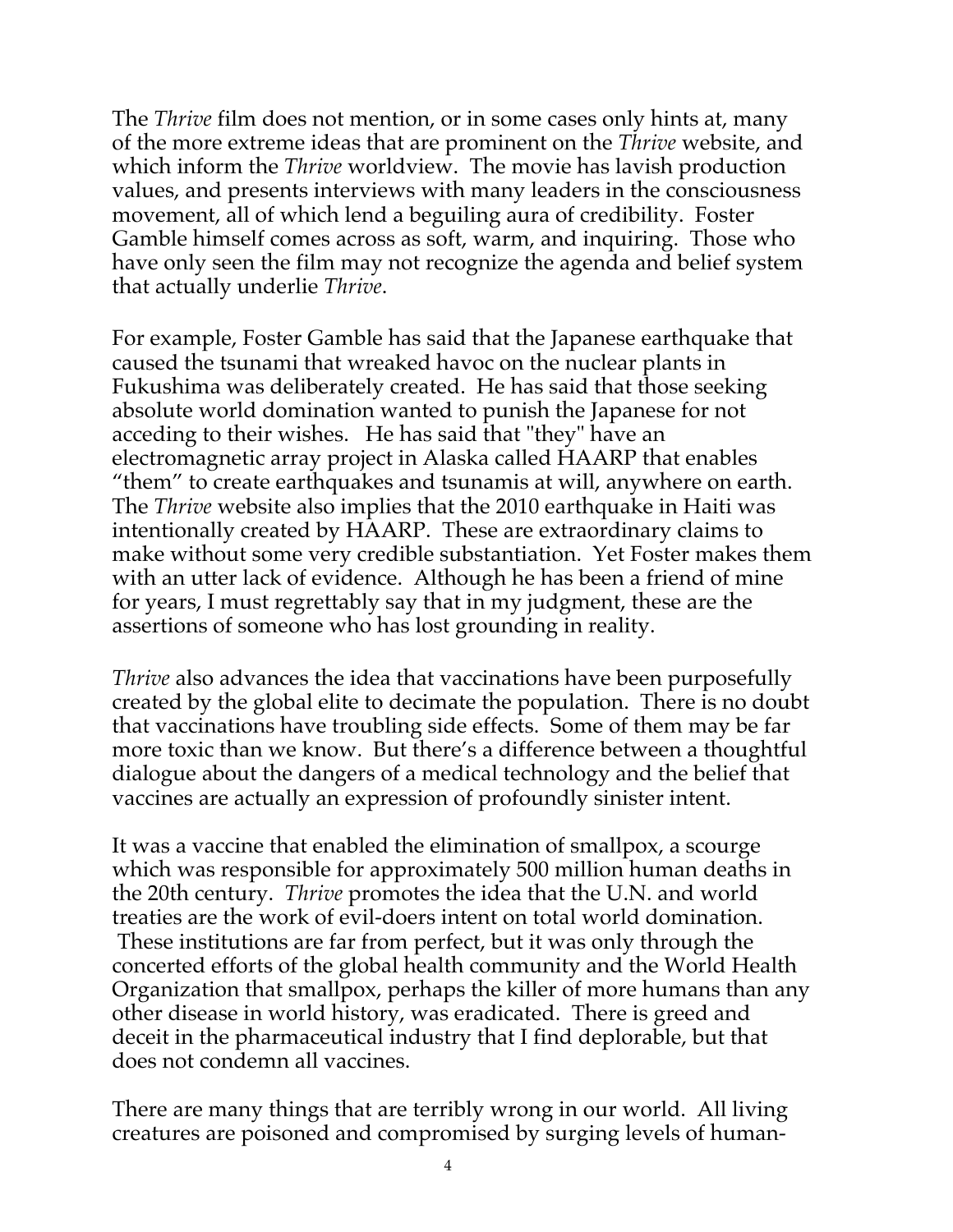made toxins that spew into our environment, relatively unchecked. We are experiencing unprecedented levels of heart disease, cancer, obesity and childhood diabetes. Our financial institutions and to a large extent our political system have been hijacked by greedy and at times even sociopathic individuals who seem to feel no sense of responsibility to the well being of the whole. The world's military industrial complex is spending more money than ever on guns, bombs, and the machinery of unfathomable destructive power, while governments learn little about how to make peace and hundreds of millions of people go hungry.

But holding these tragedies as the intentional acts of a tiny group of families seeking not just extreme wealth but also total world domination via a global police state distracts us from the arduous work of confronting the true challenges before us.

For example, as an environmentalist I heed the monumental evidence that global warming may be one of the most serious threats faced by humanity and many of the other species on this planet. Those who have merely seen the movie would not know that Foster Gamble and the *Thrive* website strongly recommend a film (*The Great Global Warming Swindle*) which states that man-made global warming is a "lie" and "the biggest scam of modern times."

The *Thrive* website opens its climate change discussion with this question:

"How does the premise of man-made global warming relate to the banking elite's effort to transcend national sovereignty, establish global governance and create a global tax to fund their dominance?"

The insinuation is that the idea of human-caused global warming is being fabricated as an excuse to create a global police state and a tax basis for tyranny. If this is true, just about every scientific expert in the world has been taken in by the hoax. A 2010 study published in the *Proceedings of the National Academy of Sciences* found that 97 percent of scientific experts agree that it is…

"very likely that anthropogenic (human-caused) greenhouse gases have been responsible for the unequivocal warming of most of the Earth's global temperature in the second half of the  $20<sup>th</sup>$  century."

It has been personally painful for me to witness friends of mine become caught up in seeing just about everything on earth as part of a vast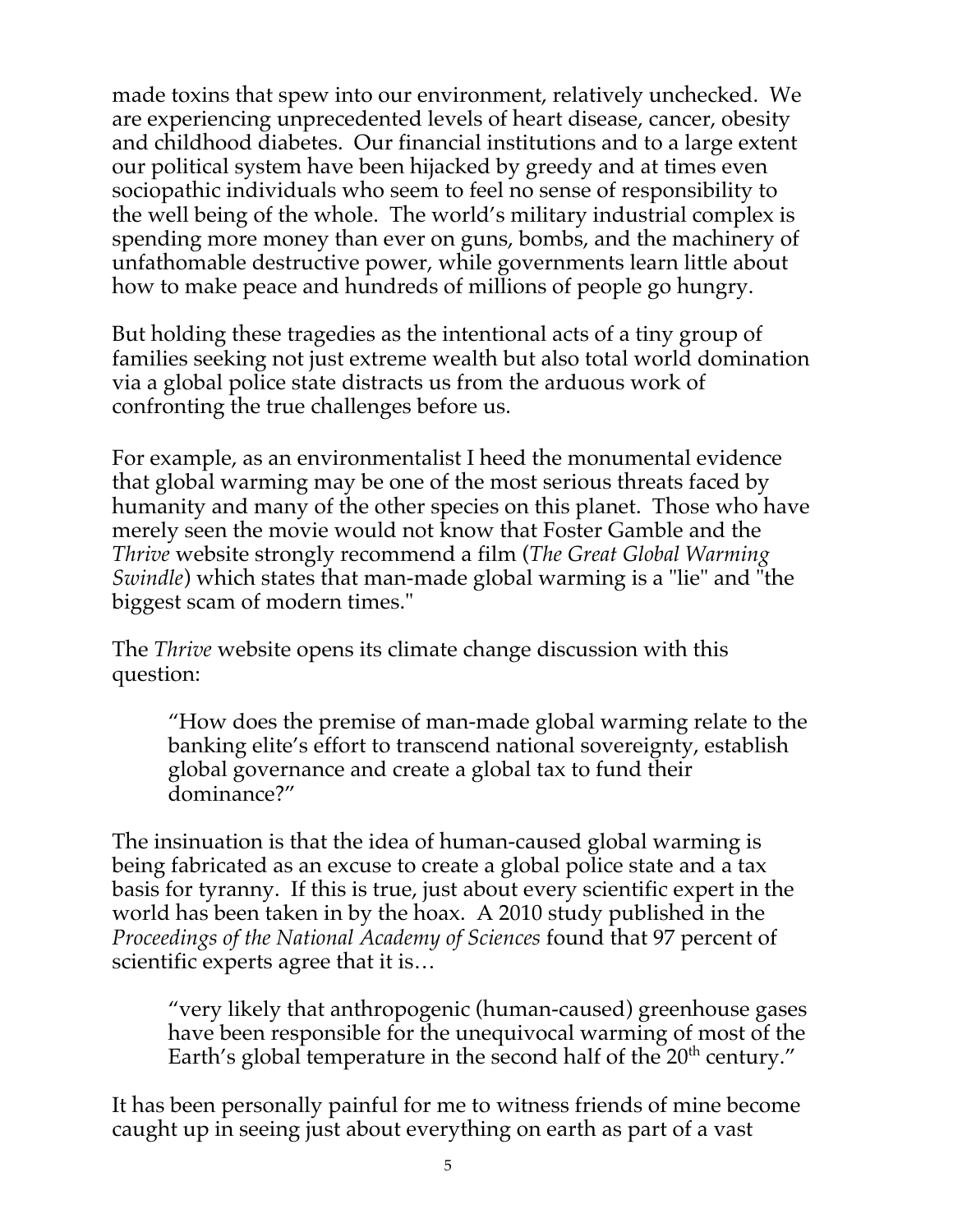demonic conspiracy. When I wrote Foster Gamble to voice my disappointment with many of the ideas in the film and website, he wrote back, encouraging me among other things to study the works of David Icke, Eustace Mullins, Stanley Monteith and G. Edward Griffin. These are among the people he repeatedly refers to in the movie as his "sources."

I find this deeply disturbing. Here's why…

David Icke, who has been called "one of the most extreme of all conspiracy theorists," is not a small player in *Thrive*. In fact, he is featured more prominently in the movie than anyone other than Foster Gamble. An extended interview with him, intercut with supporting material, forms much of the middle section of the film.

Though this is not mentioned in *Thrive*, Icke is well-known for advocating utterly bizarre theories, including that the entire world is run by a secret group of reptilian humanoids who drink human blood and conduct satanic rituals. Forty-three U.S. Presidents, he says, have been such reptilian beings, and many of them, including Barack Obama and George W. Bush, have been part of global satanic pedophile rings that murder hundreds of thousands of children a year. I wish I was making this stuff up, but I'm not. This is what Icke teaches.

And I deeply regret to say that my old friend Foster Gamble seems to concur. As Foster wrote in a public forum:

"In our film, we do not go into his (Icke's) research on reptilians, nor his immensely important investigations into global satanic pedophile rings, because it does not serve our film. That does not mean that revealing what is happening to hundreds of thousands of our most vulnerable every year should not be exposed and stopped."

Unfortunately, Icke's war on common sense goes much further. He says that the Global Elite's plan for world domination was laid bare in a document titled *The Protocols of the Elders of Zion*. This document is actually a notorious hoax, published in Russia around 1903. It supposedly presents a plan by the Jewish people to take over the world, and was a primary justification used by Adolph Hitler as he initiated the Holocaust. This fraudulent document was also used to justify the violent pogroms and massacres of the Jewish people in pre-Soviet Russia.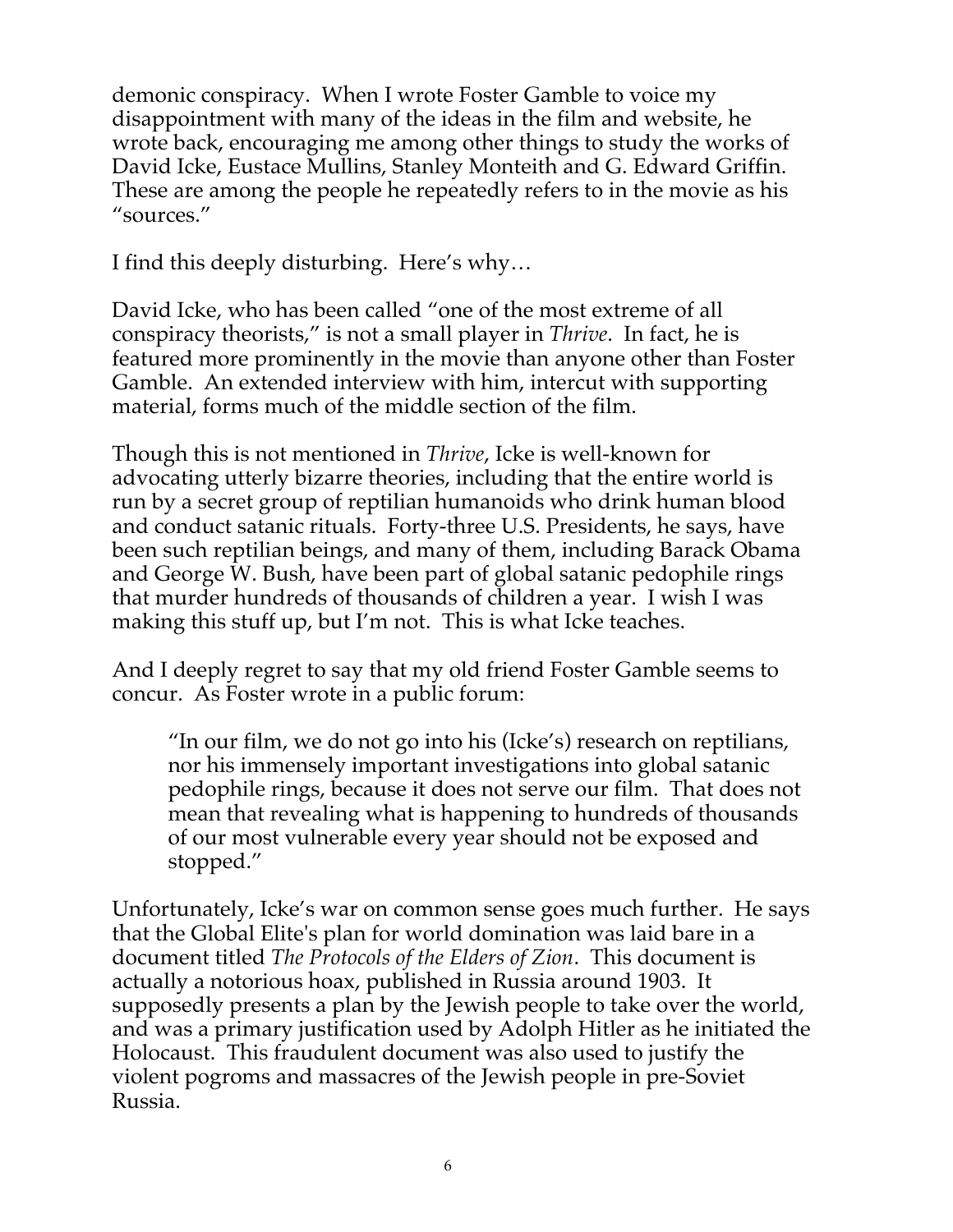How anyone could take seriously a man who espouses such "information" is beyond me. But *Thrive* actually relies heavily on Icke's "insights," both in the movie and as a source of "data" for its website.

Another of *Thrive's* primary sources, and another of the authors Foster Gamble told me I should read in order to better understand *Thrive*, is Eustace Mullins. I honestly find it difficult to convey the level of antisemitism in Mullins's books, without it seeming that I am exaggerating. So I will let Mullins's own words speak for themselves:

"We must remember that there is no Jewish crime per se, since the existence of the Jewish parasite on the host is a crime against nature, because its existence imperils the health and life of the host...

This religious ceremony of drinking the blood of an innocent gentile child is basic to the Jew's entire concept of his existence as a parasite, living off the blood of the host...

The Jews do not want anyone to know what Nazism is. Nazism is simply this--a proposal that the German people rid themselves of the parasitic Jews. The gentile host dared to protest against the continued presence of the parasite, and attempted to throw it off."

The title of one of Eustace Mullins's books is: *Hitler, An Appreciation*. While Foster Gamble evidently believes that Mullins has shed valuable light on banking systems and other aspects of the "Global Domination Agenda," I have no interest in looking to such individuals for insight into anything.

The Gambles state that they do not necessarily agree with all of the thoughts and beliefs of their sources, but rather that they have incorporated only those ideas they find useful and with which they agree. I'm sure the Gambles do not condone Mullins' overt antisemitism, but I find it disturbing that the thinking of these men has been used as the foundation for some of the key ideas presented in *Thrive*. While I do not believe the Gambles are themselves guilty of antisemitism, I do believe they are naïve and gullible, and that in depending heavily on sources such as Icke and Mullins they have unwittingly allowed anti-semitism to become a subtext in their work.

Viewers of the movie may not realize that Gamble's central thesis, that a handful of families control the world and plan to enslave humanity, mirrors an argument that Joseph Goebbels made in his notorious Nazi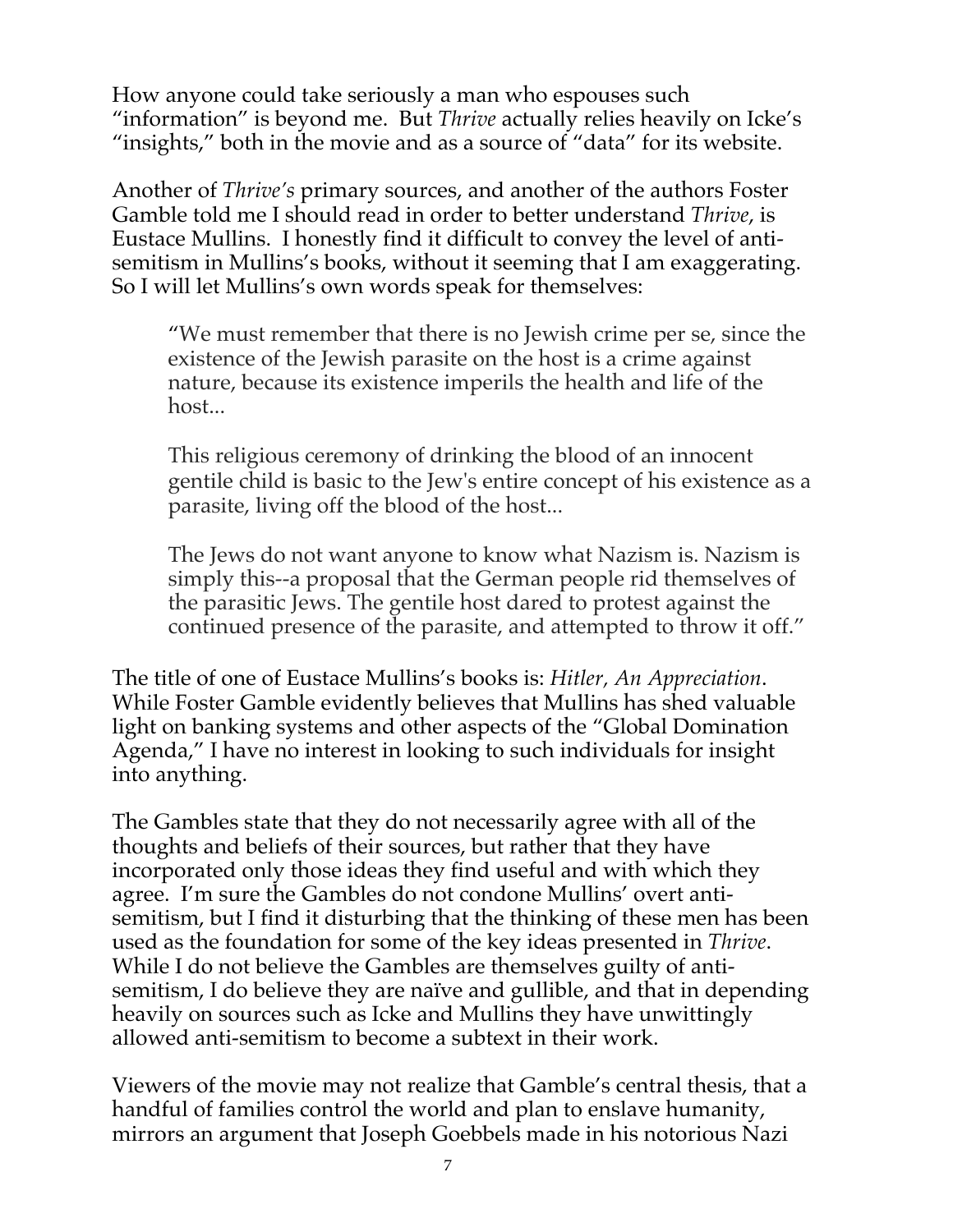propaganda film *The Eternal Jew*: that a handful of banking families, many of them Jewish, run the world and seek global domination.

Two of the other sources that Foster Gamble recommended to me so that I might better understand *Thrive* are Stanley Monteith and G. Edward Griffin. Monteith, who happens to be a neighbor of mine, has long been involved with Pat Robertson's Christian Coalition, and professes that the environmental movement is nothing but a front for the effort to create a global police state. Both Monteith and Griffin have long been officers of the John Birch Society, a far-right political organization that first came to public attention when one of its founders proclaimed that Dwight Eisenhower wasn't the genial war hero and popular President he seemed, but rather "a conscious, dedicated agent of the international communist conspiracy." Griffin, who is prominently featured as an expert and "Pioneer" on the *Thrive* website, played a key role in the third party candidacy of George Wallace when the overtly racist and vehemently segregationist Alabama Governor sought the U.S. Presidency.

These are only a few of the ultra-right wing sources whose ideas and agendas pervade *Thrive*. Many Americans first learned of the Austrian economist Ludwig von Mises when Michele Bachman, seeking the Republican nomination for the Presidency, said she read his books at the beach. Cited frequently and admiringly on the *Thrive* website, von Mises's brand of laissez-faire capitalism is hard-core. In his eyes, nearly all government intervention in the economy is strictly verboten, and taxes are a crime against freedom.

Buoyed by lush visual effects and lovely words, the *Thrive* film has been attractive to many who long for a more just and beautiful world, and who know how often we are deceived and exploited by the powers that shouldn't be. "In times of universal deceit," wrote George Orwell, "telling the truth will be a revolutionary act." But what is the revolution *Thrive* would bring? Foster Gamble says that *Thrive* is not political, but both the movie and website call for the end of taxation even for the rich. *Thrive's* goal is a world in which public schools and all welfare programs, including social security, have been terminated. Instead of police, we have private security forces. As Foster Gamble puts it, "Private security works way better than the state."

That may be true for the rich who can pay for it. But who, I might ask, would pay to protect low-income communities if all security was privatized?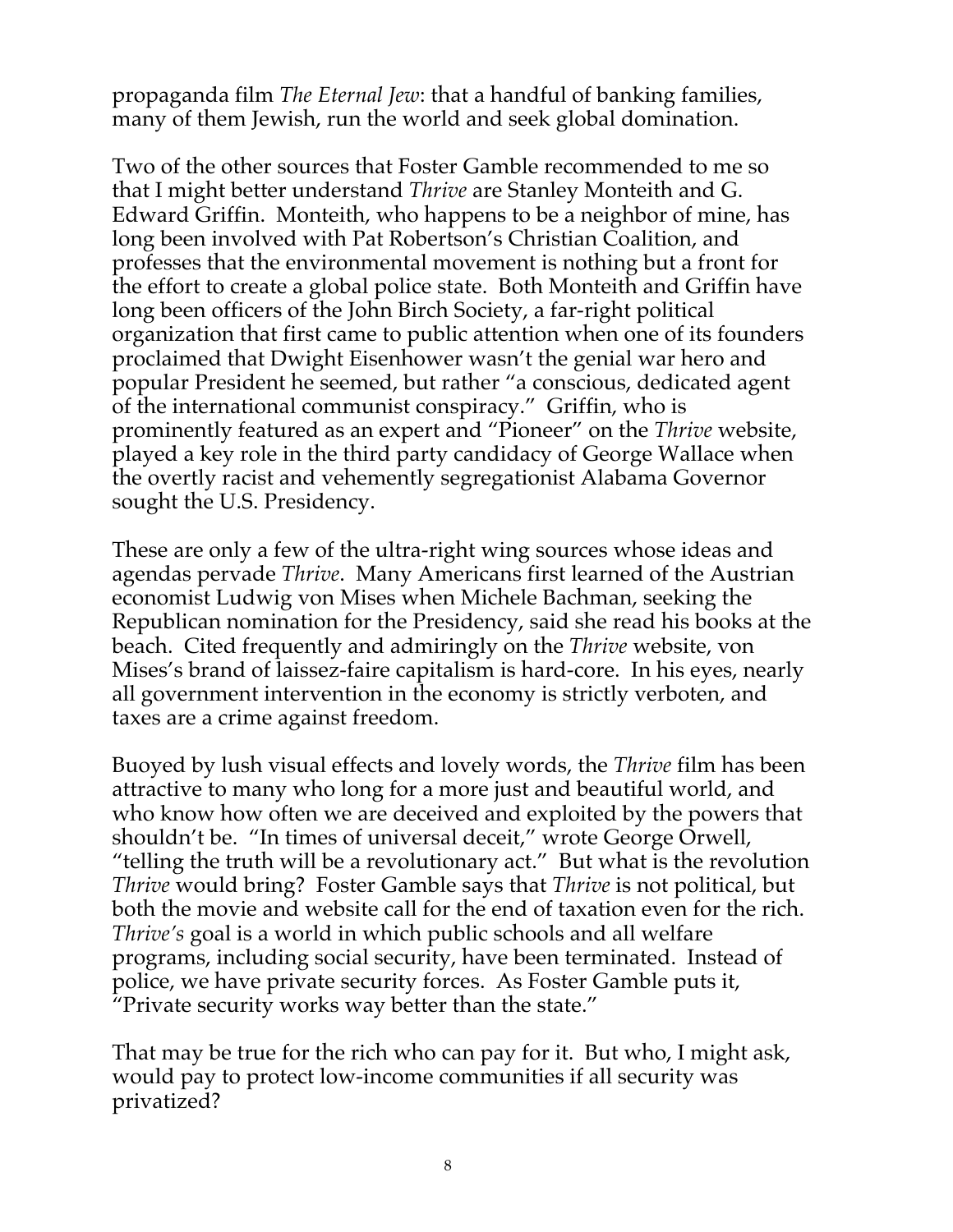Eventually there would be no government, and just about everything would be privately owned, including roads. "It's clear that when you drive into a shopping center you are on a private road, and almost without exception it is in great shape," explains the *Thrive* website.

I want to underscore that although I think the Gambles are promoting some dangerous ideas, I do not think either Foster or his wife Kimberly are sinister or malicious, which is why it has been a very painful process for me to write this critique. I have known them to be kind people who mean well, and I have long considered Kimberly in particular to be one of my closest friends. But I have found it necessary to speak out in this way, because some of the ideas at the heart of *Thrive* strike me as frightening and misguided, and they most certainly are not ones with which I want to be associated. I have spent decades exposing and seeking to undermine powerful industries whose ways of doing business are diametrically opposed to the public welfare. In my view, the deregulation of the economy, and the demolition of government programs that *Thrive* proposes, would take us even further in the direction of a winner-take-all economy in which wealth would concentrate even more in the hands of the financial elites.

As one of the signers, evolutionary biologist Elisabet Sahtouris, writes:

"Without community, we do not exist, and community is about creating relationships of mutual benefit. It does not just happen with flowers and rainbows, and no taxes."

Each of us who have signed the statement disassociating ourselves from *Thrive* have dedicated our lives to creating and conveying positive visions of how to create a truly thriving, just and sustainable way of life. We have been part of vast movements toward generating a human presence on this planet that is spiritually fulfilling, socially just, and environmentally responsible. We do not want to see our names, reputations, and influence used to fuel unsubstantiated claims or misguided policies. We want to see them used to strengthen individuals and communities, and to serve the ability each of us possesses to live with respect for ourselves, for one another, and for the truth of our interdependence.

As another of the signers, Paul Hawken, writes:

"The world is riven by people who are convinced they are right, while others are wrong. Dualism permeates political, economic, cultural and religious conflict. It is the true source of suffering and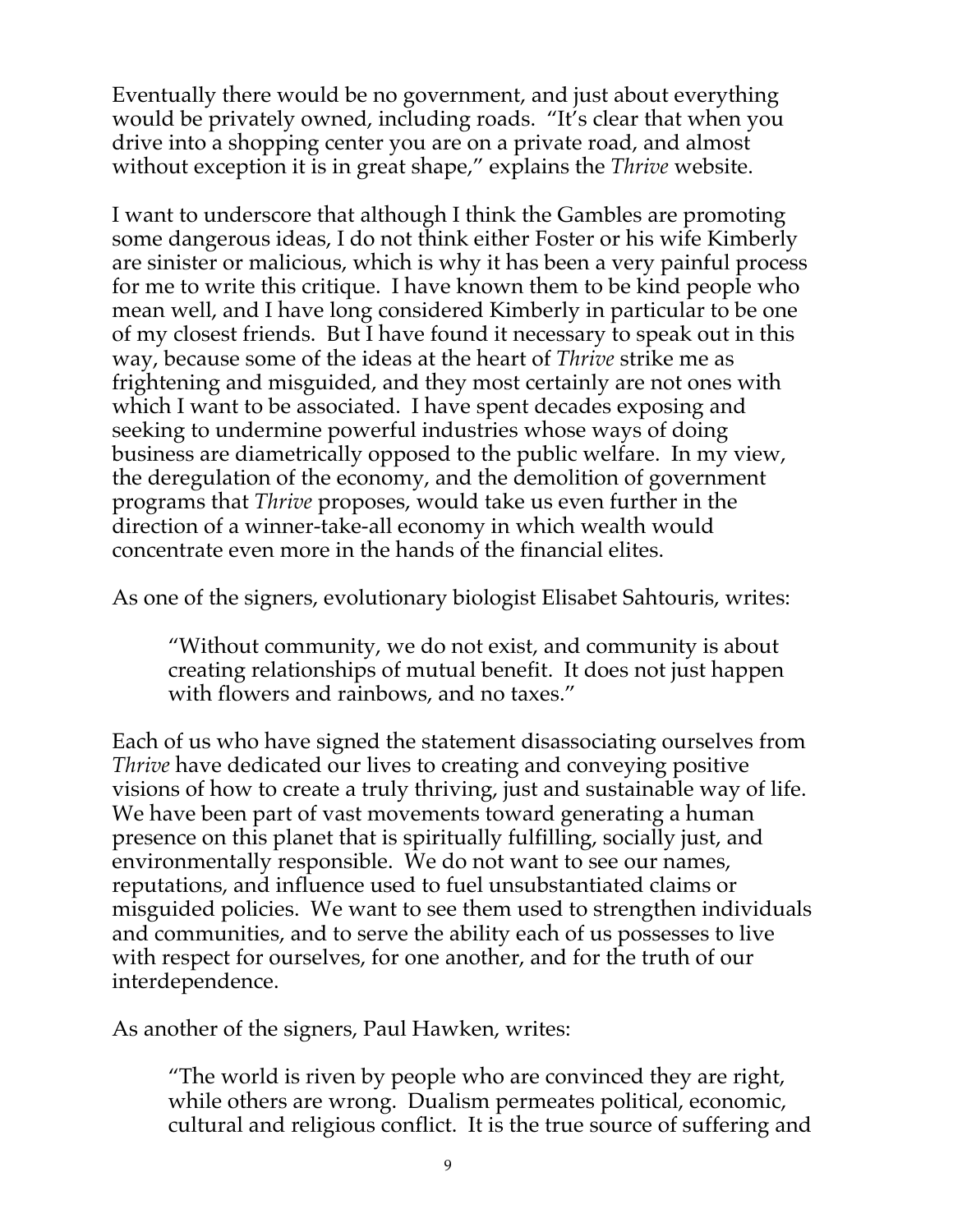the despoliation of the world. This wound cannot be healed by the us/them divisions that inform *Thrive*. Evil most certainly exists, but the core of evil is ignorance, and it cannot be repelled by righteousness or by making others wrong. It is only through compassion that we can create true transformation."

We do not deny the evil in the world. It is here and it is real. But there is also hope here, and it too is real.

It is hope that believes we can build trust, build community, and build a better world. Such hope is not the blind belief in something which has little possibility of ever materializing. It is the hope which remains open to miracles while investing the sweat and perseverance to lend the Universe a hand in creating those miracles. It is the hope that is borne from knowing that it is far too late, and our situation far too serious, to indulge in the luxuries of pessimism, paranoia, and finger-pointing.

The state of the world is perilous. But it is not too late to love, not too late to dream, and not too late to believe in ourselves and each other.

In the end, we are all in this together. Each step you take to lessen the amount of fear in yourself and the world brings us closer to a world reflective of the beauty that exists -- sometimes buried and other times apparent -- in each of us. Every act you take that increases the amount of trust and compassion in your relationships helps us move from a world created by privilege to a world created by community.

As the poet Adrienne Rich wrote, "So much has been destroyed. I have cast my lot with those who, age after age, perversely, with no extraordinary power, reconstitute the world."

#### *\*\*\*\*\*\*\*\*\*\*\*\*\*\*\*\*\*\*\*\**

*John Robbins is author of Diet for a New America, The Food Revolution, and 8 other bestsellers including the newly released No Happy Cows: Dispatches from the Front Lines of the Food Revolution. He is the recipient of the Rachel Carson Award, the Albert Schweitzer Humanitarian Award, the Peace Abbey's Courage of Conscience Award, and Green America's Lifetime Achievement Award. To find out more about his work, visit www.johnrobbins.info*

#### *\*\*\*\*\*\*\*\*\*\*\*\*\*\*\*\*\*\*\*\**